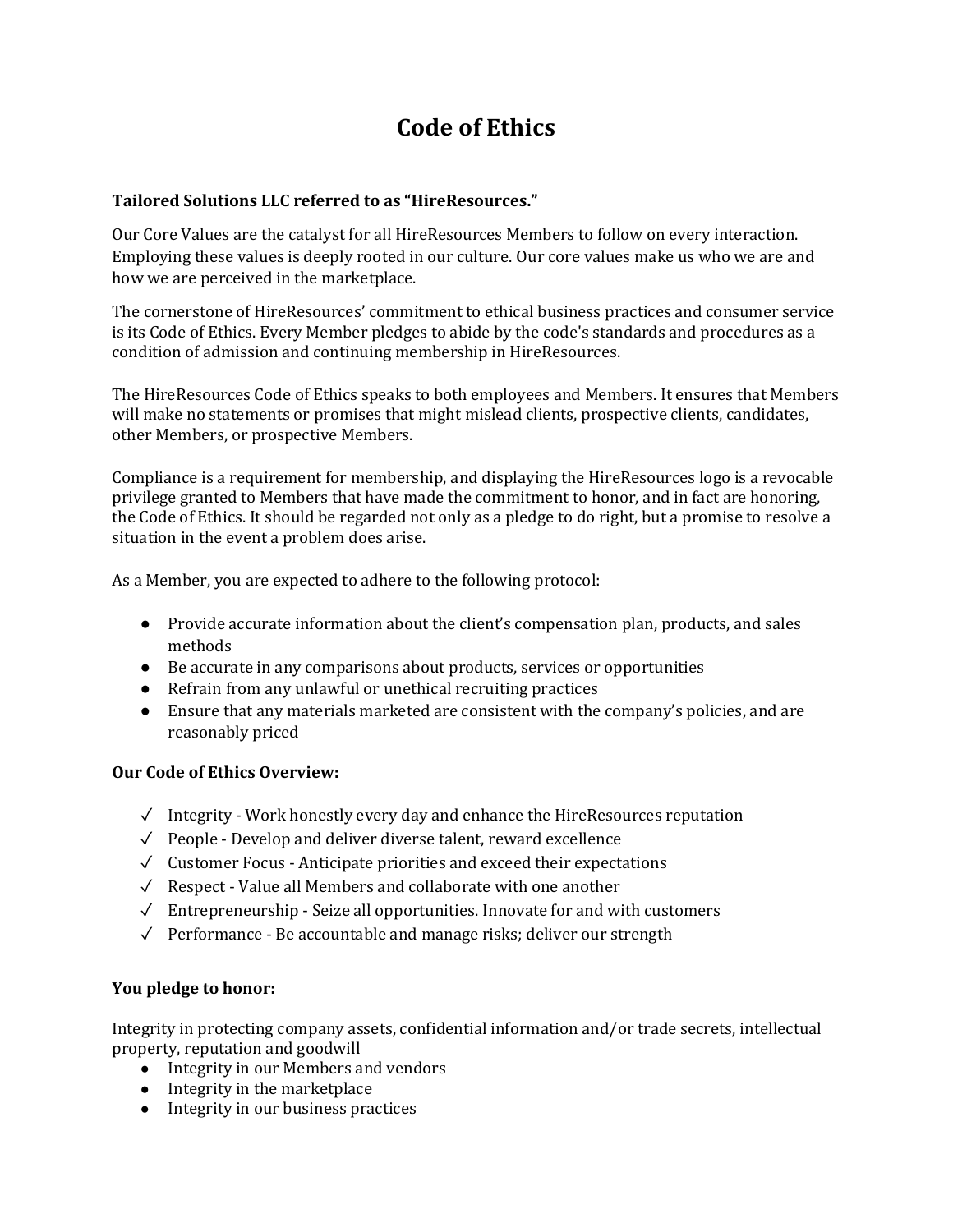#### **Our Guiding Principles Overview:**

- Listen and learn from our Members
- Deliver a "wow" at the moments that matter
- Do the right thing
- Trust in others and support their success
- Celebrate, reward success and the right behaviors
- Be accountable and always push for a better tomorrow
- Be courageous and decisive

#### **Our principles and code:**

HireResources' Code of Ethics outline important principles and guidance for adhering to the highest standards of integrity, legal compliance and ethical conduct. No single document can anticipate and address every situation that you may face. In many cases, common sense and good judgment are the best guides. Additionally, there are policies related to our Code and Principles mentioned in the following pages that also provide important information to assist you. If you are unsure about a situation, you should consult with others and HireResources management.

Our commitment to integrity as well as our words and actions reflect not only ourselves, but HireResources. While business practices may change over time, our commitment to our customers and the highest standards of integrity remain constant. Conducting business ethically is critical to our success. As a Staffing Recruiting and Consulting Company, we must remain focused on our customer's best interest – and offer innovative services to help them improve their talent identification process. Conducting business ethically means more than just obeying laws and regulations; it means that consistent standards of integrity underlie everything we do at HireResources. Remember: When you act as a Member of HireResources, HireResources' valued reputation for integrity is in your hands. Our Code and Principles apply to all Members, employees, officers and directors of the Company. Certain Company business partners, such as agents, vendors, affiliates and consultants, are expected to adhere to the spirit of our Code and Principles, and to any contractual provisions, while operating within the confines of the Master Member Agreement.

#### **Resolving ethical dilemmas:**

There will be times when our Code and Principles will not address the specifics of your situation. When this occurs, consider the following questions to help you work through the issue and decide what to do.

#### **Analyze the situation**

- What are the possible outcomes?
- Who could be hurt and who could be helped by my decision?
- Of the choices identified, which do the most to reduce harm; which do the most to provide help; which are most aligned with our Code and Principles?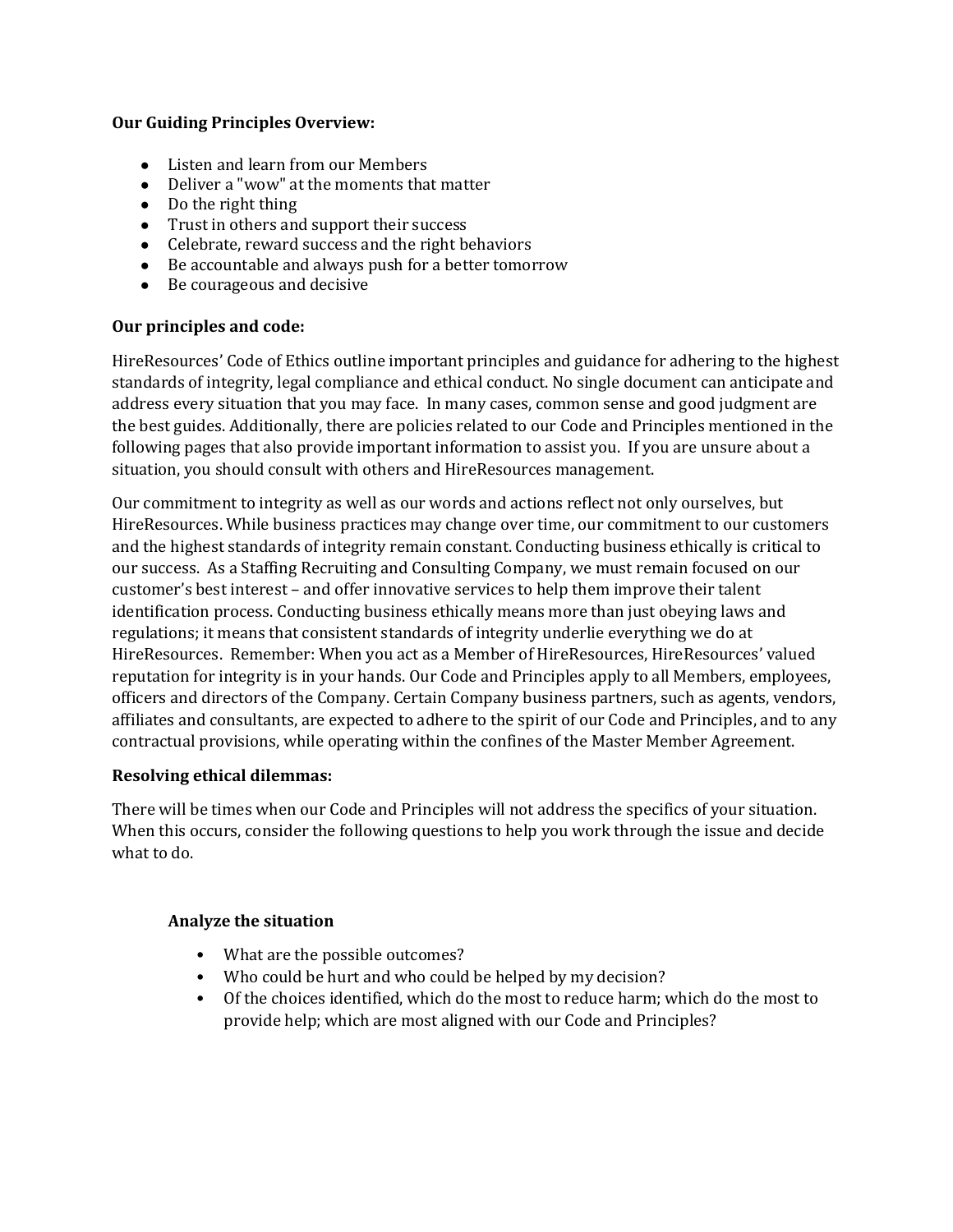### **Ask yourself**

- Would my action be legal, ethical and consistent with our Code and Principles?
- Would I be comfortable testifying about my decision in a court of law?
- How would I feel if my decision were made public through newspapers, television or the Internet?

## **What is expected of all of us?**

Comply with our Code and Principles, related policies and applicable law

- Learn our Code and Principles
- Use our Code and Principles, the related policies and procedures that apply to your work and the law as your guide wherever you do business.
- Exercise good judgment and avoid even the appearance of improper behavior.
- Seek advice when you have questions about our Code and Principles, applicable law or questionable situations.
- Speak up about possible violations of our Code and Principles, Company policy or the law, as well as other issues or concerns.
- Be an example of appropriate conduct.
- Take opportunities to discuss our Code and Principles and reinforce the importance of ethics and compliance.
- Create an environment where Members feel comfortable raising concerns.
- Never encourage or direct others to achieve business results at the expense of ethical conduct or compliance with our Code and Principles or the law.
- Always act promptly to stop violations of our Code and Principles or the law.

It is everyone's duty to report known or suspected violations of our Code and Principles. If you know of, or have reasonable cause to suspect, a violation of our Code and Principles, it is your responsibility to promptly report it. By doing so, you are helping to protect the Company's business, clients, customers and partners, as well as your co-Members – and yourself. You may report known or suspected violations of the Code and Principles and other compliance issues to HireResources' management. Violations of our Code and Principles, including your failure to promptly report a known violation of our Code and Principles, or making a false report of a Code violation, may result in membership termination.

#### *Examples of reportable activities*

- You observe harassment or discrimination.
- Someone directs you to make an incorrect statement.
- Someone fails to act when you raise a concern about suspected misconduct.
- Misrepresenting a candidate's background
- Misguiding a candidate about compensation, benefits, or the short / long term opportunity at a client's company.

**Avoid conflicts of interest** HireResources' expectation of each of us regarding conflicts of interest is straightforward: Never let your business dealings be improperly influenced – or even appear to be improperly influenced – by your personal interests. We must always conduct ourselves in ways that avoid actual or apparent conflicts of interest.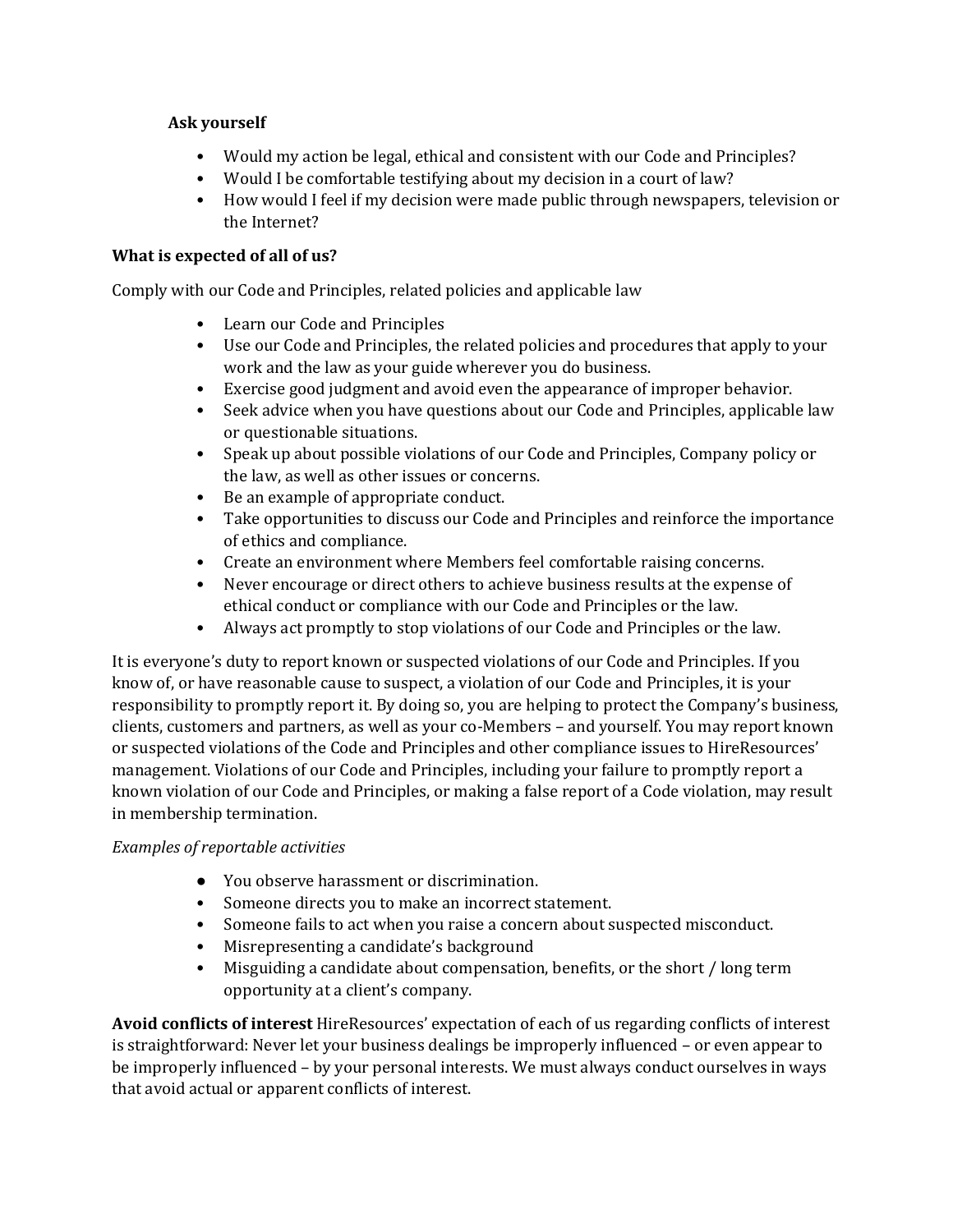**Corporate opportunities***:* You must not take or direct anyone else to a business opportunity that is discovered through the use of HireResources' property, information (confidential, trade secret or otherwise) or your Membership with the organization may be terminated. In addition, you must not use HireResources' property, information or position for any other type of personal gain that comes at the detriment of or to compete with HireResources.

**Employment and other activities outside of HireResources:** As independent contractors, many Members will have other jobs and roles outside of HireResources. Please keep in mind that certain outside employment activities may create a potential conflict of interest. It is important that you operate fairly within each position, and that you do your best to avoid actual or apparent conflicts. If you have any questions about potential conflicts, please consult with HireResources management.

## **Social media/Job boards/Blogs/etc.**

Q. What should I keep in mind if I'm on a social media site?

A. You must not disclose confidential information or sensitive information. Harassing, discriminatory, or profane language should not be used. Think carefully about how you word emails, job descriptions, blogs, articles, posts, or information that others will/may read.

## **Prevent harassment**

HireResources does not tolerate any form of harassment or discrimination, which includes any type of verbal or physical behavior that is intimidating, threatening or demeaning (examples include racist, sexist or ethnic comments or jokes). Harassment and discrimination is not only unacceptable in any of our communications, but also in any other HireResources membership activities, at any HireResources-sponsored event, or when using HireResources' or vendors' electronic assets (e.g., email, voicemail and Internet access). Each of us must avoid engaging in any of this conduct, and, if we observe it, we must report it to HireResources management..

Communicate openly, respectfully and honestly. Open communication means we give one another accurate and timely information about business issues. Differing opinions and expressions of concern are welcome; while we may disagree with one another, healthy debate is important. Our communication with each other is always professional and courteous. Being rude or abusive is never acceptable. If you have a complaint against another Member for any business practice you believe is unethical or illegal and a possible violation of the Code of Ethics, we recommend the following available options.

- First, contact an executive at HireResources immediately and explain your concerns.
- Second, if the person you contacted cannot or will not correct the problem to your satisfaction, call or write the company and explain the situation and outline the steps you would like to see taken.

If you would like to submit your complaint in writing, you may mail it to the address below. Your complaint should include the following basic information:

- The date and details of the incident
- The parties involved
- If possible, identify the Code violation you believe has occurred